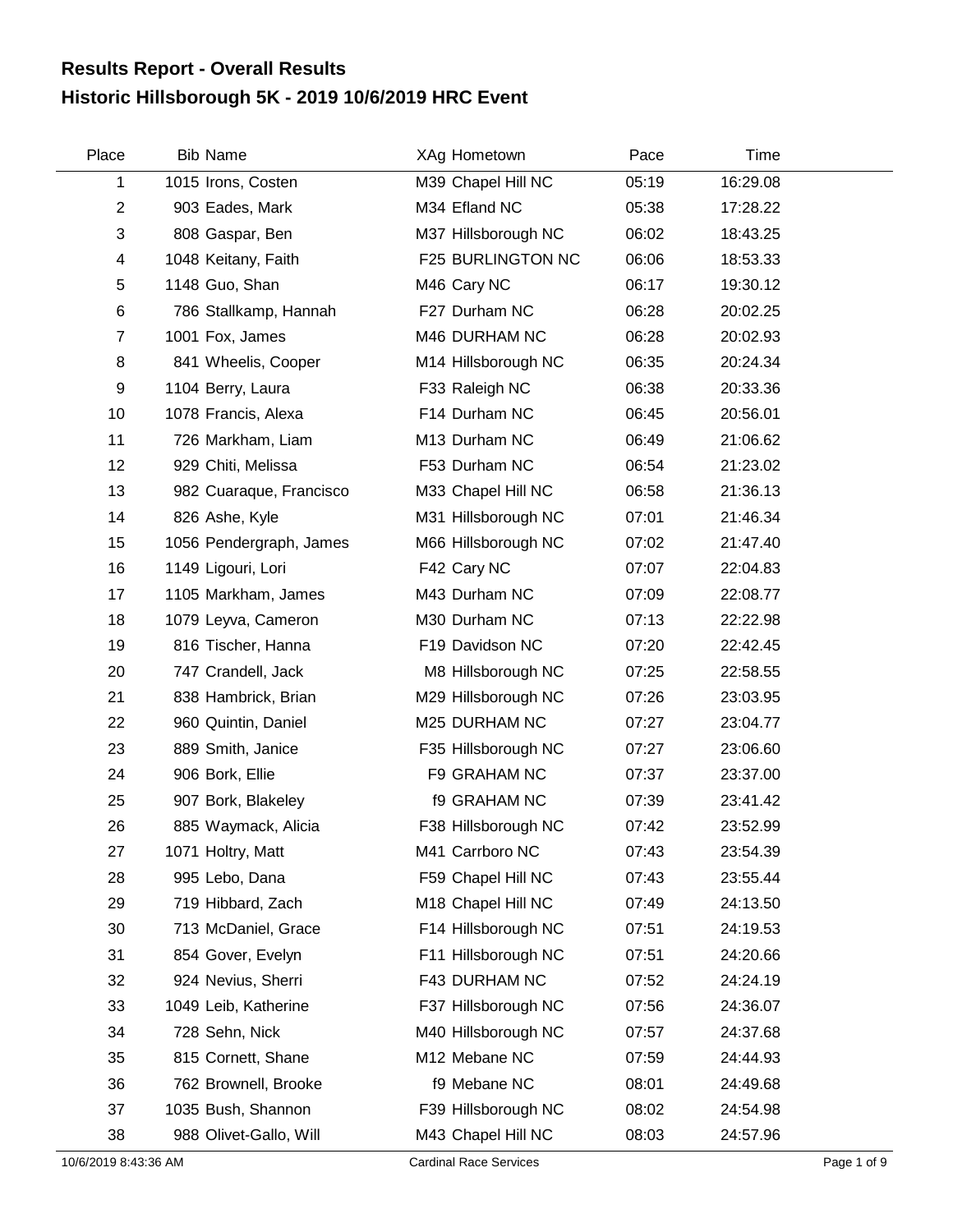| Place | <b>Bib Name</b>          | XAg Hometown        | Pace  | Time     |  |
|-------|--------------------------|---------------------|-------|----------|--|
| 39    | 886 Weiss, Gregory       | M40 Hillsborough NC | 08:06 | 25:05.85 |  |
| 40    | 1011 Rattanavong, Steven | M48 Hillsborough NC | 08:07 | 25:09.00 |  |
| 41    | 1019 Bermeo, Katerina    | F15 DURHAM NC       | 08:09 | 25:16.47 |  |
| 42    | 723 Hester, Helen        | F15 Hillsborough NC | 08:11 | 25:22.86 |  |
| 43    | 801 Entwistle, Sarah     | F36 Carrboro NC     | 08:12 | 25:25.17 |  |
| 44    | 943 Von Hagen, Donald    | M53 Hillsborough NC | 08:15 | 25:35.10 |  |
| 45    | 976 Aguilar, Karina      | F30 Chapel Hill NC  | 08:17 | 25:40.48 |  |
| 46    | 867 Legg-Bell, Jaimie    | F15 Hillsborough NC | 08:18 | 25:44.75 |  |
| 47    | 1058 Roney, Georgia      | F15 Hillsborough NC | 08:18 | 25:44.82 |  |
| 48    | 1029 newcomer, mason     | M17 Mebane NC       | 08:19 | 25:47.38 |  |
| 49    | 796 Wittwer, Stephan     | M28                 | 08:20 | 25:49.83 |  |
| 50    | 858 Manwaring, Jim       | M64 Hurdle Mills NC | 08:22 | 25:55.09 |  |
| 51    | 911 Brown, Phineas       | M11 Hillsborough NC | 08:23 | 25:59.42 |  |
| 52    | 987 Matthews, Ryan       | M11 Hillsborough NC | 08:23 | 26:00.67 |  |
| 53    | 1074 Austin, Chris       | M27 Durham NC       | 08:27 | 26:12.49 |  |
| 54    | 736 Byrne, Christine     | F31 Carrboro NC     | 08:31 | 26:23.06 |  |
| 55    | 763 stinchcombe, tom     | m50 Hillsborough NC | 08:33 | 26:30.19 |  |
| 56    | 834 Zarkin, Josh         | M31 Hillsborough NC | 08:33 | 26:31.81 |  |
| 57    | 799 Jouannet, Ryan       | M12 Hillsborough NC | 08:35 | 26:36.11 |  |
| 58    | 790 Gromyko, Owen        | M16 Hillsborough NC | 08:35 | 26:36.20 |  |
| 59    | 1016 Miller, Ty          | M14 Hillsborough NC | 08:35 | 26:37.15 |  |
| 60    | 1088 Holmes, Mary        | F40 Carrboro NC     | 08:35 | 26:37.17 |  |
| 61    | 1096 Tu, Chela           | F35 Chapel Hill NC  | 08:35 | 26:37.20 |  |
| 62    | 765 Porter, Will         | M10 DURHAM NC       | 08:39 | 26:50.39 |  |
| 63    | 197 Obenshain, Kathryn   | F19 Hillsborough NC | 08:42 | 26:57.37 |  |
| 64    | 947 Porter, Tom          | M58 Hillsborough NC | 08:42 | 26:59.54 |  |
| 65    | 977 Runestad, Atticus    | M9 Durham NC        | 08:47 | 27:12.30 |  |
| 66    | 1030 Hay Jr, Mike        | M34 DURHAM NC       | 08:47 | 27:12.52 |  |
| 67    | 978 Runestad, Bret       | m39 Durham NC       | 08:47 | 27:12.98 |  |
| 68    | 837 Hambrick, Kelly      | F28 Hillsborough NC | 08:48 | 27:15.81 |  |
| 69    | 202 Doherty, Kelly       | F43 Hillsborough NC | 08:48 | 27:16.75 |  |
| 70    | 999 Reyes, Amelie        | F9 Carrboro NC      | 08:51 | 27:24.66 |  |
| 71    | 966 Mullen, Savanah      | F26 Hillsborough NC | 08:51 | 27:26.24 |  |
| 72    | 851 McNabb, James        | M12 Chapel Hill NC  | 08:51 | 27:26.54 |  |
| 73    | 965 Mullen, Patrick      | M25 Hillsborough NC | 08:51 | 27:27.21 |  |
| 74    | 716 Davis, Jaycob        | M8 Hillsborough NC  | 08:53 | 27:32.33 |  |
| 75    | 956 Dukes, Casey         | F32 Hillsborough NC | 08:54 | 27:36.35 |  |
| 76    | 772 Brooks, David        | M51 Hurdle Mills NC | 08:54 | 27:36.57 |  |
| 77    | 1017 Wrenn, Rebekah      | F38 Hillsborough NC | 08:57 | 27:45.31 |  |
| 78    | 994 Werden, Andrew       | M53 Chapel Hill NC  | 08:58 | 27:48.20 |  |
| 79    | 849 Chilton, Teresa      | F43 Efland NC       | 09:00 | 27:53.21 |  |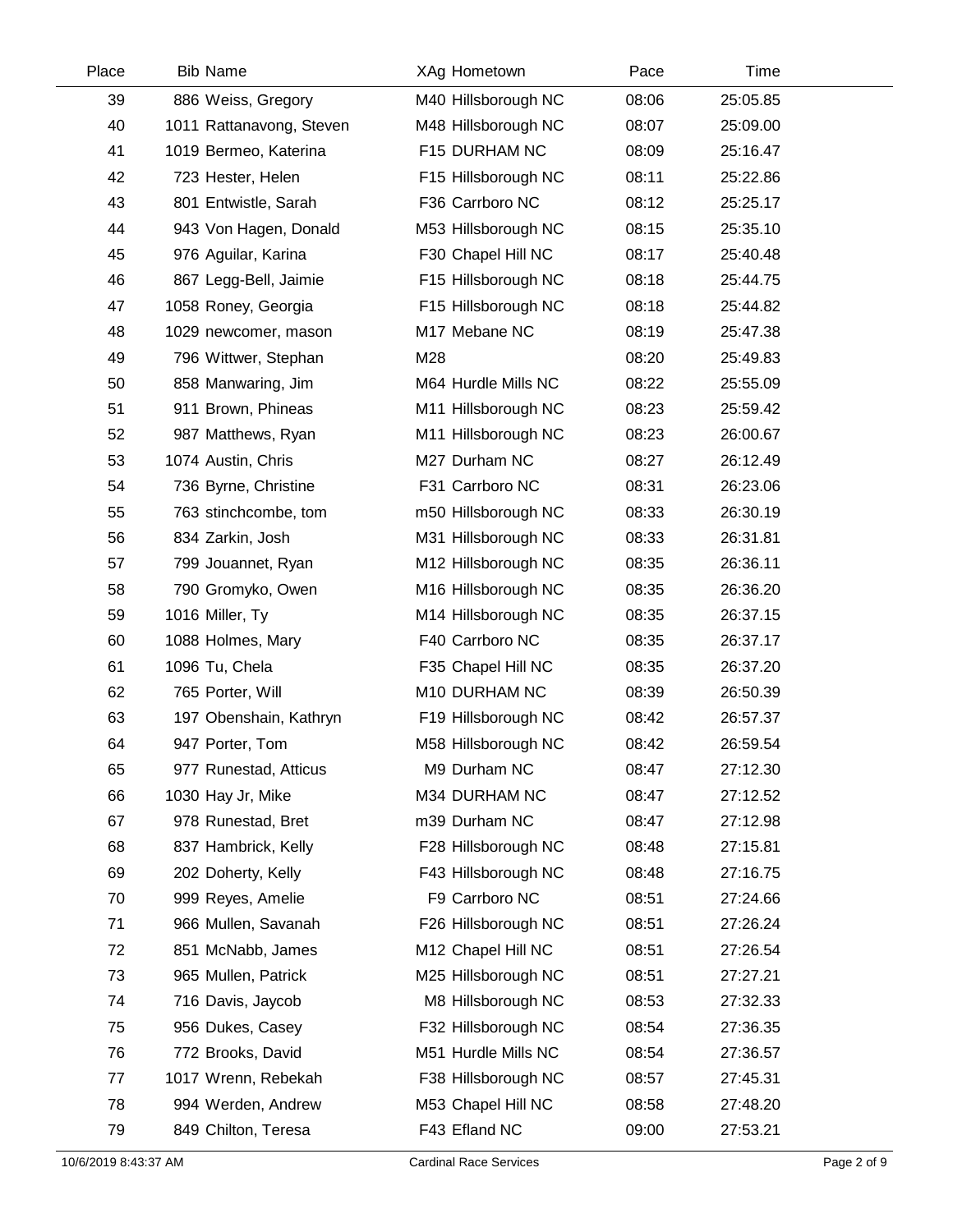| Place | <b>Bib Name</b>           | XAg Hometown        | Pace  | Time     |  |
|-------|---------------------------|---------------------|-------|----------|--|
| 80    | 711 VANDEMARK, HENRY      | M9 Hillsborough NC  | 09:00 | 27:53.87 |  |
| 81    | 814 Clendinning, Mark     | M60 Chapel Hill NC  | 09:01 | 27:56.87 |  |
| 82    | 899 Merritt, Katie        | F36 Hillsborough NC | 09:02 | 27:59.24 |  |
| 83    | 900 Merritt, Cole         | M7 Hillsborough NC  | 09:02 | 28:00.05 |  |
| 84    | 946 Wileman, Tom          | M16 Hillsborough NC | 09:03 | 28:04.70 |  |
| 85    | 750 Walters, Virginia     | F37 Hillsborough NC | 09:04 | 28:06.84 |  |
| 86    | 1101 Westley, Tracy       | F44 Chapel Hill NC  | 09:08 | 28:18.50 |  |
| 87    | 855 Gover, John           | M40 Hillsborough NC | 09:09 | 28:22.20 |  |
| 88    | 909 Rhodes, Haywood       | M39 Hillsborough NC | 09:09 | 28:23.19 |  |
| 89    | 958 Bergenroth, Holden    | M11 Hillsborough NC | 09:10 | 28:24.85 |  |
| 90    | 910 Brown, Georgia        | F9 Hillsborough NC  | 09:11 | 28:26.58 |  |
| 91    | 733 Braden, Jesse         | M55 Hillsborough NC | 09:11 | 28:29.39 |  |
| 92    | 1038 Fernando, Chamara    | M25 Chapel Hill NC  | 09:11 | 28:29.44 |  |
| 93    | 882 Weiss, Sage           | F10 Hillsborough NC | 09:12 | 28:30.59 |  |
| 94    | 828 Rice, Brandon         | M65 Efland NC       | 09:12 | 28:31.55 |  |
| 95    | 824 Ashe, Richard         | M64 Hillsborough NC | 09:13 | 28:35.51 |  |
| 96    | 990 Harrell, Patrick      | M40 Hillsborough NC | 09:14 | 28:38.76 |  |
| 97    | 944 Crowe, Stephanie      | F38 Hillsborough NC | 09:15 | 28:40.39 |  |
| 98    | 998 Reyes, Heathe         | F43 Carrboro NC     | 09:18 | 28:49.98 |  |
| 99    | 860 Hofbauer, Alex        | M13 Mebane NC       | 09:18 | 28:50.16 |  |
| 100   | 1014 Purrington, Ginna    | F43 Durham NC       | 09:20 | 28:55.35 |  |
| 101   | 835 Zarkin, Allison       | F31 Hillsborough NC | 09:20 | 28:56.98 |  |
| 102   | 986 Sweeney, Katherine    | F42 DURHAM NC       | 09:22 | 29:01.13 |  |
| 103   | 793 Gromyko, Lucas        | M19 Hillsborough NC | 09:22 | 29:02.22 |  |
| 104   | 856 Gover, Samantha       | F9 Hillsborough NC  | 09:23 | 29:03.77 |  |
| 105   | 964 Zink, Abram           | M10 Hillsborough NC | 09:23 | 29:05.81 |  |
| 106   | 792 Gromyko, Jeff         | M46 Hillsborough NC | 09:24 | 29:08.43 |  |
| 107   | 1090 Galla, Celine        | F12 Chapel Hill NC  | 09:25 | 29:12.56 |  |
| 108   | 752 Brown, William        | M13 Hillsborough NC | 09:26 | 29:14.55 |  |
| 109   | 813 Clendinning, Barbara  | F59 Chapel Hill NC  | 09:28 | 29:20.05 |  |
| 110   | 832 Eaton, Amanda         | F33 Hillsborough NC | 09:29 | 29:23.18 |  |
| 111   | 1097 Sullivan, Asher      | M8 Hillsborough NC  | 09:30 | 29:26.60 |  |
| 112   | 974 Henrickson, Matthew   | M34 Carrboro NC     | 09:32 | 29:34.73 |  |
| 113   | 1076 Ayers, Jordan        | M32 Durham NC       | 09:35 | 29:41.65 |  |
| 114   | 866 Bell, Ashley          | F51 Hillsborough NC | 09:36 | 29:45.68 |  |
| 115   | 875 Anderson, Nancy Lynne | F50 Hillsborough NC | 09:41 | 29:59.69 |  |
| 116   | 229 Jarvis, Leah          | F29 Hillsborough NC | 09:41 | 30:00.48 |  |
| 117   | 764 Porter, Tina          | F45 DURHAM NC       | 09:42 | 30:03.32 |  |
| 118   | 876 Joyner, Jeremiah      | M53 Hillsborough NC | 09:43 | 30:06.37 |  |
| 119   | 948 Fletcher, Hannah      | F26 Durham NC       | 09:44 | 30:09.23 |  |
| 120   | 1089 Galla, Danielle      | F10 Chapel Hill NC  | 09:45 | 30:14.07 |  |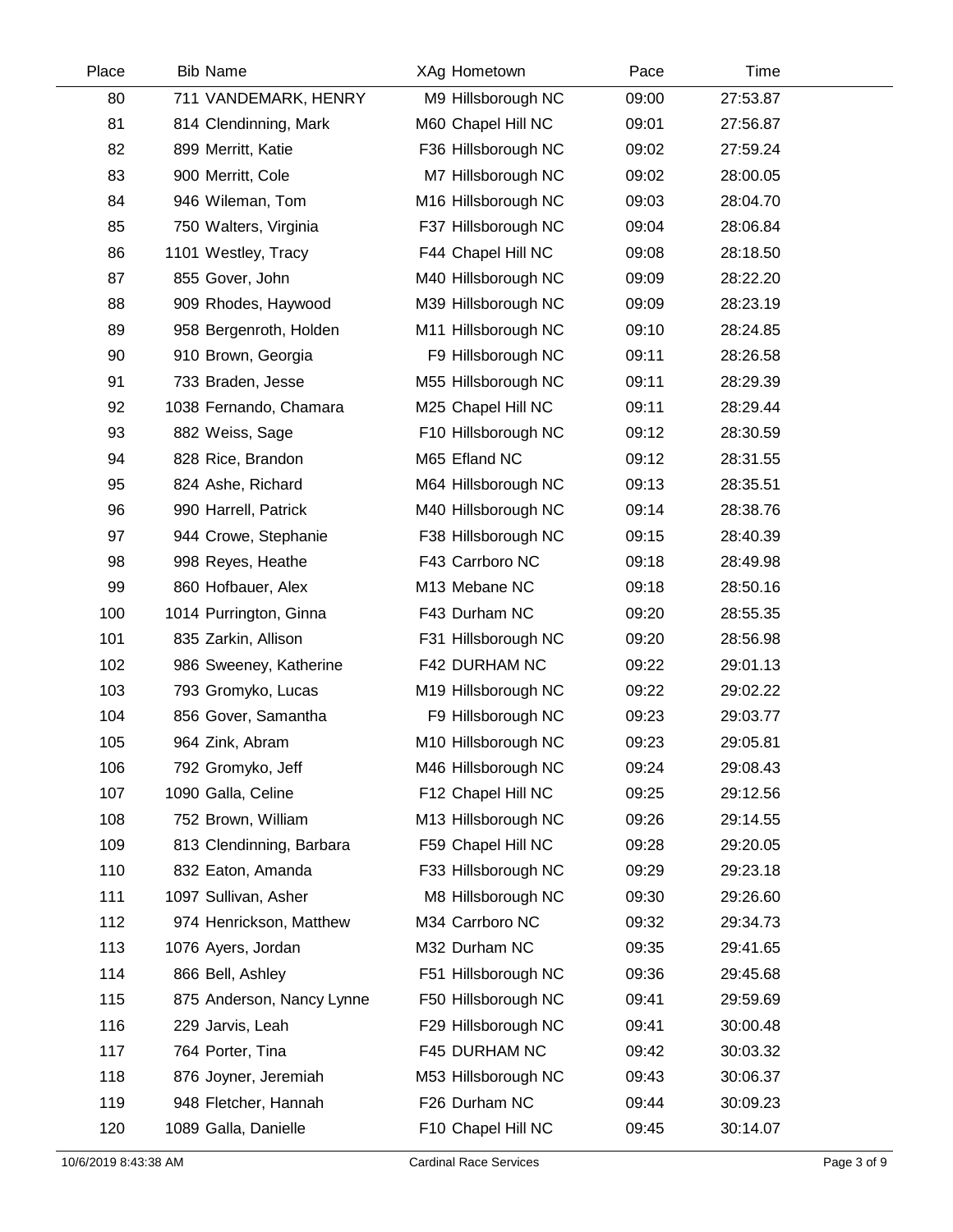| Place | <b>Bib Name</b>         | XAg Hometown        | Pace  | Time     |  |
|-------|-------------------------|---------------------|-------|----------|--|
| 121   | 893 Pelton, Ben         | M8 Hillsborough NC  | 09:45 | 30:14.35 |  |
| 122   | 825 Ashe, Krista        | F67 Hillsborough NC | 09:46 | 30:17.26 |  |
| 123   | 833 Eaton, Joshua       | M36 Hillsborough NC | 09:48 | 30:23.92 |  |
| 124   | 847 Goldman, Brian      | m53 Chapel Hill NC  | 09:49 | 30:26.39 |  |
| 125   | 1073 vota, amy          | F45 Chapel Hill NC  | 09:50 | 30:27.63 |  |
| 126   | 1070 McClellan, Hannah  | F21 Moyock NC       | 09:52 | 30:35.27 |  |
| 127   | 820 Gollmar, Peter      | M57 Hillsborough NC | 09:54 | 30:39.85 |  |
| 128   | 892 Pelton, Brian       | M42 Hillsborough NC | 09:54 | 30:42.28 |  |
| 129   | 1082 Yachtis, Seth      | M39 Hillsborough NC | 09:58 | 30:54.48 |  |
| 130   | 1000 Farmer, Joshua     | M28 Durham NC       | 10:00 | 30:59.14 |  |
| 131   | 925 Kitchen, Erica      | F40 Raleigh NC      | 10:00 | 30:59.64 |  |
| 132   | 1005 Robinson, Smyrna   | F39 GRAHAM NC       | 10:01 | 31:02.79 |  |
| 133   | 959 Bergenroth, Brandon | M48 Hillsborough NC | 10:01 | 31:03.49 |  |
| 134   | 864 Lloyd, Cassidy      | F12 Mebane NC       | 10:02 | 31:07.48 |  |
| 135   | 863 Lloyd, Danny        | M47 Mebane NC       | 10:03 | 31:10.21 |  |
| 136   | 971 Van Wert, Sally     | F61 Chapel Hill NC  | 10:04 | 31:13.85 |  |
| 137   | 1036 Casimir, Georges   | M56 Chapel Hill NC  | 10:07 | 31:21.40 |  |
| 138   | 794 ter Horst, Marc     | M54 Chapel Hill NC  | 10:10 | 31:29.92 |  |
| 139   | 859 Hofbauer, Heather   | F45 Mebane NC       | 10:12 | 31:36.06 |  |
| 140   | 1041 Gray, Carin        | F42 Hillsborough NC | 10:14 | 31:44.90 |  |
| 141   | 822 Seiglie, Jonathan   | M32 Hillsborough NC | 10:15 | 31:45.18 |  |
| 142   | 1023 Gehm, Amelia       | F12 Hillsborough NC | 10:17 | 31:52.89 |  |
| 143   | 984 Edwards, Rebecca    | F38 BURLINGTON NC   | 10:17 | 31:53.75 |  |
| 144   | 727 Livingston, Joyanna | F41 Mebane NC       | 10:18 | 31:55.16 |  |
| 145   | 712 Hanzak, Jayme       | M60 Cedar Grove NC  | 10:18 | 31:56.58 |  |
| 146   | 839 Creedle, Crista     | F41 Hillsborough NC | 10:19 | 31:59.43 |  |
| 147   | 918 Pierson, Dustin     | M36 Raleigh NC      | 10:19 | 31:59.59 |  |
| 148   | 992 Dowling, Ryan       | M28 Hillsborough NC | 10:20 | 32:01.86 |  |
| 149   | 991 Macielag, Charlene  | F30 Hillsborough NC | 10:20 | 32:03.28 |  |
| 150   | 1103 Edwards, Kevin     | M45 Hillsborough NC | 10:21 | 32:05.43 |  |
| 151   | 1100 Avary, Sophia      | F14 Hillsborough NC | 10:21 | 32:06.33 |  |
| 152   | 848 Goldman, Abby       | F16 Chapel Hill NC  | 10:22 | 32:06.79 |  |
| 153   | 1092 Galla, Stephen     | M52 Chapel Hill NC  | 10:22 | 32:06.90 |  |
| 154   | 853 Gover, Elisa        | F40 Hillsborough NC | 10:22 | 32:09.03 |  |
| 155   | 950 Toney, Raymond      | M55 Chapel Hill NC  | 10:23 | 32:12.01 |  |
| 156   | 1059 Roney, Joe         | M55 Hillsborough NC | 10:24 | 32:14.94 |  |
| 157   | 1107 Turchin, Lisa      | F51 Chapel Hill NC  | 10:26 | 32:19.24 |  |
| 158   | 850 McNabb, Kelly       | F38 Chapel Hill NC  | 10:28 | 32:25.55 |  |
| 159   | 940 Moore, Sara         | F42 Hillsborough NC | 10:32 | 32:39.15 |  |
| 160   | 798 Jouannet, Drew      | M12 Hillsborough NC | 10:34 | 32:45.82 |  |
| 161   | 1032 Dhinoy, Nav        | M40 Garner NC       | 10:34 | 32:46.54 |  |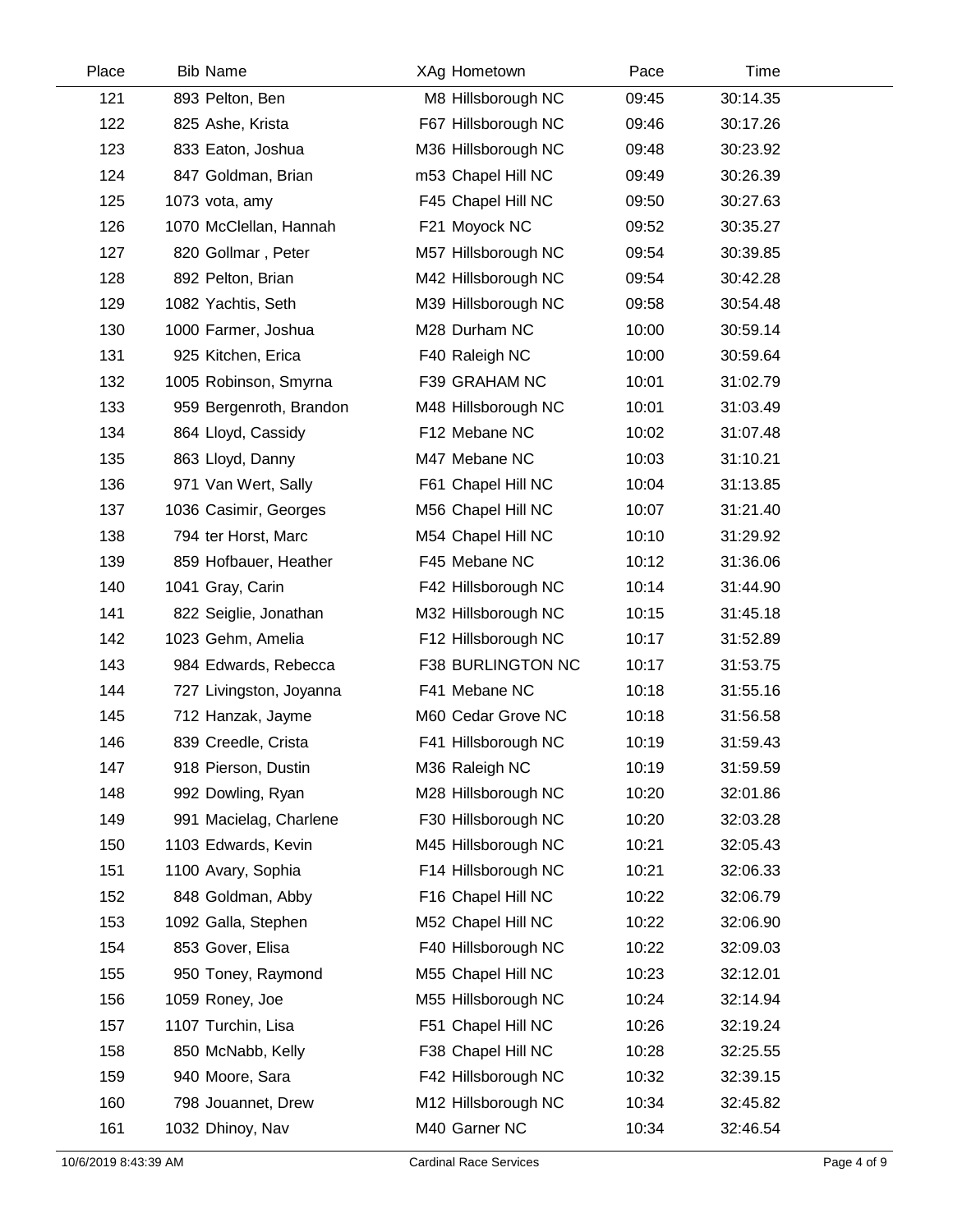| Place | <b>Bib Name</b>        | XAg Hometown        | Pace  | Time     |  |
|-------|------------------------|---------------------|-------|----------|--|
| 162   | 802 Henderson, Laura   | F51 Carrboro NC     | 10:34 | 32:46.62 |  |
| 163   | 743 Snow, Marcy        | F36 Durham NC       | 10:35 | 32:47.30 |  |
| 164   | 760 Pierson, Chloe     | F13 Hillsborough NC | 10:35 | 32:47.42 |  |
| 165   | 759 Pierson, Dana      | M46 Hillsborough NC | 10:36 | 32:50.61 |  |
| 166   | 418 Rossi, Jennifer    | F38 Cary NC         | 10:37 | 32:53.87 |  |
| 167   | 1085 Murray, Jeanne    | F57 DURHAM NC       | 10:38 | 32:57.23 |  |
| 168   | 1083 Tucker, Marcy     | F56 DURHAM NC       | 10:38 | 32:57.83 |  |
| 169   | 739 Parks, John        | M37 Burlington NC   | 10:38 | 32:58.13 |  |
| 170   | 1039 Foutch, Mallory   | F28 Durham NC       | 10:41 | 33:06.60 |  |
| 171   | 1018 Wrenn, Jackson    | M10 Hillsborough NC | 10:41 | 33:08.25 |  |
| 172   | 842 McGhee, Brenda     | F63 Mebane NC       | 10:42 | 33:10.75 |  |
| 173   | 1081 Heffley, Michelle | F50 Hillsborough NC | 10:43 | 33:12.26 |  |
| 174   | 1025 Sumner, Elizabeth | F40 DURHAM NC       | 10:45 | 33:18.28 |  |
| 175   | 1091 Moos, Katja       | F51 Chapel Hill NC  | 10:47 | 33:24.36 |  |
| 176   | 884 Kussin, Gabriel    | M32 Hillsborough NC | 10:49 | 33:30.47 |  |
| 177   | 843 Tulchin, Matthew   | M46 Chapel Hill NC  | 10:49 | 33:33.38 |  |
| 178   | 993 Eades, Betsy       | F34 Efland NC       | 10:50 | 33:34.64 |  |
| 179   | 1063 Sterling, Anna    | F40 Hillsborough NC | 10:51 | 33:38.48 |  |
| 180   | 1066 Winecoff, Joe     | M28 GRAHAM NC       | 10:51 | 33:38.91 |  |
| 181   | 1093 Newcomer, Kenneth | M43 Mebane NC       | 10:52 | 33:41.17 |  |
| 182   | 881 Weiss, Jonah       | M11 Hillsborough NC | 10:52 | 33:42.06 |  |
| 183   | 717 Dobbs, Sarah       | F20 Hillsborough NC | 10:52 | 33:42.34 |  |
| 184   | 1098 Avary, Carolina   | F40 Hillsborough NC | 10:58 | 33:58.41 |  |
| 185   | 715 Davis, Rebecca     | F42 Hillsborough NC | 10:58 | 34:01.10 |  |
| 186   | 1021 Jacobson, Sarah   | F38 Chapel Hill NC  | 11:02 | 34:12.56 |  |
| 187   | 1007 C, annie          | F34 Chapel Hill NC  | 11:02 | 34:12.66 |  |
| 188   | 932 Mishalanie, Meghan | F33 DURHAM NC       | 11:05 | 34:20.01 |  |
| 189   | 766 Sprenger, DIRK     | M68 Hillsborough NC | 11:06 | 34:26.13 |  |
| 190   | 787 Currier, Shelby    | F30 Mebane NC       | 11:08 | 34:30.16 |  |
| 191   | 420 Ross, John         | M48 Raleigh NC      | 11:08 | 34:30.37 |  |
| 192   | 870 Metzger, Lou       | M57 Hillsborough NC | 11:08 | 34:30.56 |  |
| 193   | 869 Metzger, Shari     | F56 Hillsborough NC | 11:08 | 34:30.81 |  |
| 194   | 729 Bitting, Rhonda    | F40 Hillsborough NC | 11:08 | 34:32.05 |  |
| 195   | 753 Masem, Alexandra   | F37 Burlington NC   | 11:09 | 34:33.63 |  |
| 196   | 962 Kellogg, Philip    | M26 DURHAM NC       | 11:09 | 34:34.54 |  |
| 197   | 961 Paschall, Anna     | F25 DURHAM NC       | 11:09 | 34:34.85 |  |
| 198   | 783 Ware, Michele      | F64 Chapel Hill NC  | 11:10 | 34:36.77 |  |
| 199   | 895 Adams, Emily       | F44 Chapel Hill NC  | 11:11 | 34:39.34 |  |
| 200   | 901 Shepherd, Jen      | F45 Hillsborough NC | 11:11 | 34:40.87 |  |
| 201   | 741 Williams, Robin    | F53 Mebane NC       | 11:14 | 34:49.47 |  |
| 202   | 746 Crandell, Jamie    | F39 Hillsborough NC | 11:15 | 34:52.66 |  |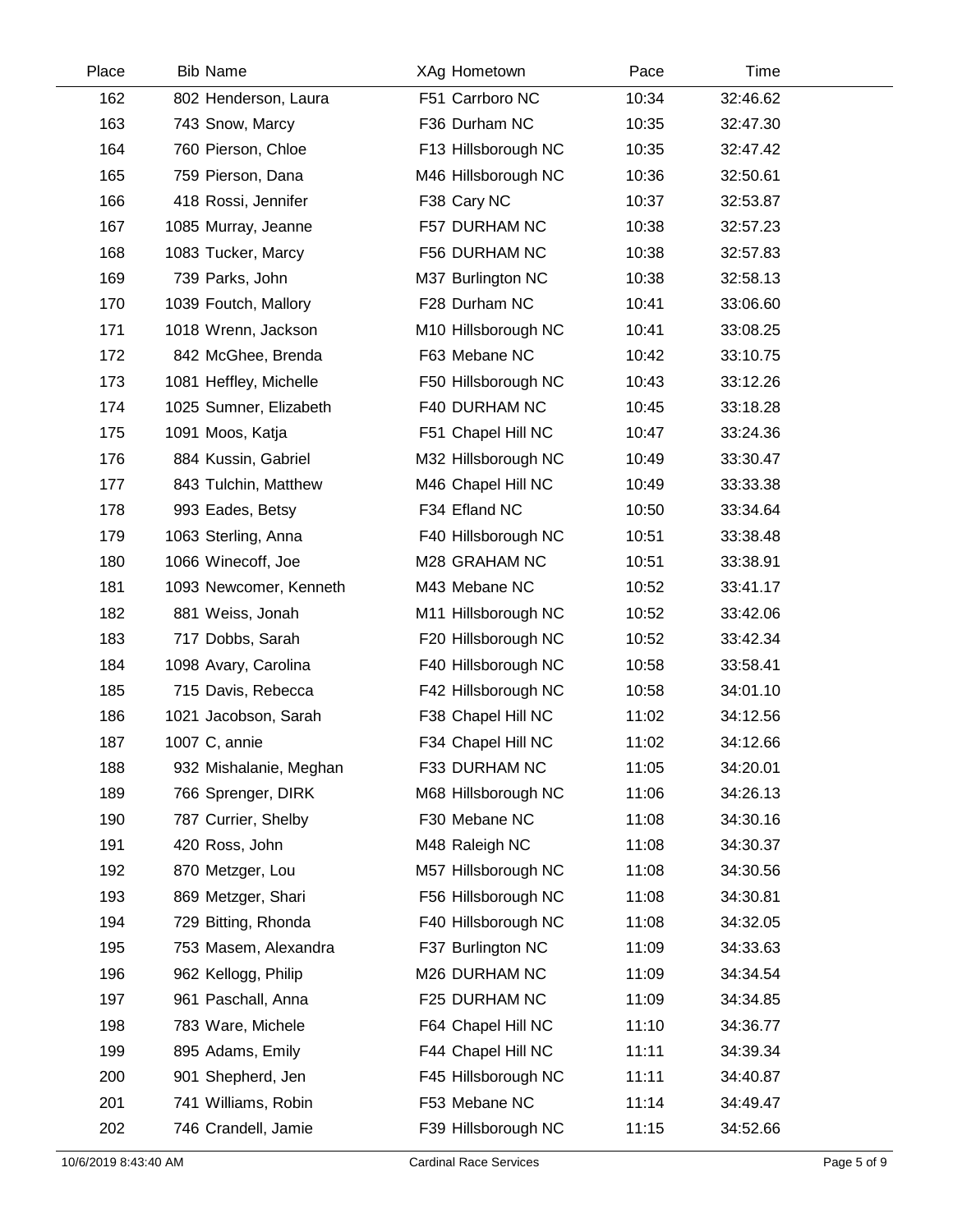| Place | <b>Bib Name</b>            | XAg Hometown        | Pace  | Time     |  |
|-------|----------------------------|---------------------|-------|----------|--|
| 203   | 365 Ross, Carston          | M16 Raleigh NC      | 11:16 | 34:57.01 |  |
| 204   | 967 Gleason, Katie         | F39 Raleigh NC      | 11:17 | 34:58.74 |  |
| 205   | 1009 Montaigne, Julie      | F34 Raleigh NC      | 11:17 | 34:59.41 |  |
| 206   | 721 Williams, Crystal      | F45 Durham NC       | 11:18 | 35:02.02 |  |
| 207   | 1040 Franklin, Kate        | F18 Hillsborough NC | 11:18 | 35:02.44 |  |
| 208   | 926 Arun, Keshav           | M8 Morrisville NC   | 11:19 | 35:04.92 |  |
| 209   | 803 DeWitt, Martin         | M30 Hillsborough NC | 11:19 | 35:05.79 |  |
| 210   | 804 Sisler, Laurel         | F30 Hillsborough NC | 11:20 | 35:06.52 |  |
| 211   | 865 Thomas, Joan           | F45 Hillsborough NC | 11:21 | 35:11.70 |  |
| 212   | 761 Brownell, Jenny        | F41 Mebane NC       | 11:21 | 35:12.04 |  |
| 213   | 809 Bryant, Monty          | M66 Chapel Hill NC  | 11:24 | 35:18.99 |  |
| 214   | 751 Brown, Paul            | F50 Hillsborough NC | 11:25 | 35:22.45 |  |
| 215   | 891 Jolly, Jennifer        | F37 Haw River NC    | 11:30 | 35:40.53 |  |
| 216   | 758 Bryson, Theo           | M7 Chapel Hill NC   | 11:32 | 35:45.78 |  |
| 217   | 784 Friedel, Jena          | F42 Hillsborough NC | 11:33 | 35:48.34 |  |
| 218   | 1013 Murray, Scott         | M41 Durham NC       | 11:34 | 35:52.77 |  |
| 219   | 890 Wargin, Eric           | M37 Haw River NC    | 11:36 | 35:56.87 |  |
| 220   | 769 Dipert, David          | M43 Mebane NC       | 11:39 | 36:05.39 |  |
| 221   | 771 Dipert, Leo            | M7 Mebane NC        | 11:39 | 36:05.74 |  |
| 222   | 871 Kuhn, Wendy            | F55 Hillsborough NC | 11:42 | 36:16.47 |  |
| 223   | 930 DHUNGANA, DIEGO        | M11 Hillsborough NC | 11:43 | 36:18.27 |  |
| 224   | 931 DHUNGANA, SOL          | F12 Hillsborough NC | 11:43 | 36:18.44 |  |
| 225   | 949 Hannah, Ross           | M34 Chapel Hill NC  | 11:43 | 36:20.20 |  |
| 226   | 722 Cheshire, Tiffany      | F36 Hillsborough NC | 11:49 | 36:36.82 |  |
| 227   | 904 Williams, Whitney      | F29 Chapel Hill NC  | 11:49 | 36:39.32 |  |
| 228   | 905 Ray, Katie             | F23 GRAHAM NC       | 11:50 | 36:39.66 |  |
| 229   | 731 Hawes, LaDeane         | F55 Chapel Hill NC  | 11:52 | 36:46.42 |  |
| 230   | 770 Dipert, Eli            | M9 Mebane NC        | 11:53 | 36:50.33 |  |
| 231   | 184 Woolsey, Christen      | F32 Mebane NC       | 11:56 | 37:00.46 |  |
| 232   | 844 Marshall, Katharine    | F47 Chapel Hill NC  | 12:01 | 37:14.60 |  |
| 233   | 791 Hancock, Jennifer      | F48 Mebane NC       | 12:02 | 37:16.68 |  |
| 234   | 1053 Matthews, Vivienne    | F9 Hillsborough NC  | 12:04 | 37:24.71 |  |
| 235   | 877 Miller, Judy           | F67 Hillsborough NC | 12:04 | 37:25.82 |  |
| 236   | 700 Porter, Kristie        | F42 Durham NC       | 12:06 | 37:31.89 |  |
| 237   | 983 Davis, Lisa            | F50 Raleigh NC      | 12:07 | 37:35.11 |  |
| 238   | 707 Butler, Becky          | F37 Hillsborough NC | 12:08 | 37:36.58 |  |
| 239   | 383 Engle, Cindy           | F69 Durham NC       | 12:10 | 37:44.18 |  |
| 240   | 773 Brooks, Leslie         | F46 Hurdle Mills NC | 12:11 | 37:45.42 |  |
| 241   | 1028 newcomer, allison     | F42 Mebane NC       | 12:11 | 37:47.09 |  |
| 242   | 952 Molinari-Suggs, Jordan | M13 Greensboro NC   | 12:12 | 37:48.46 |  |
| 243   | 894 Ardyson, Hannah        | F45 Hillsborough NC | 12:12 | 37:49.70 |  |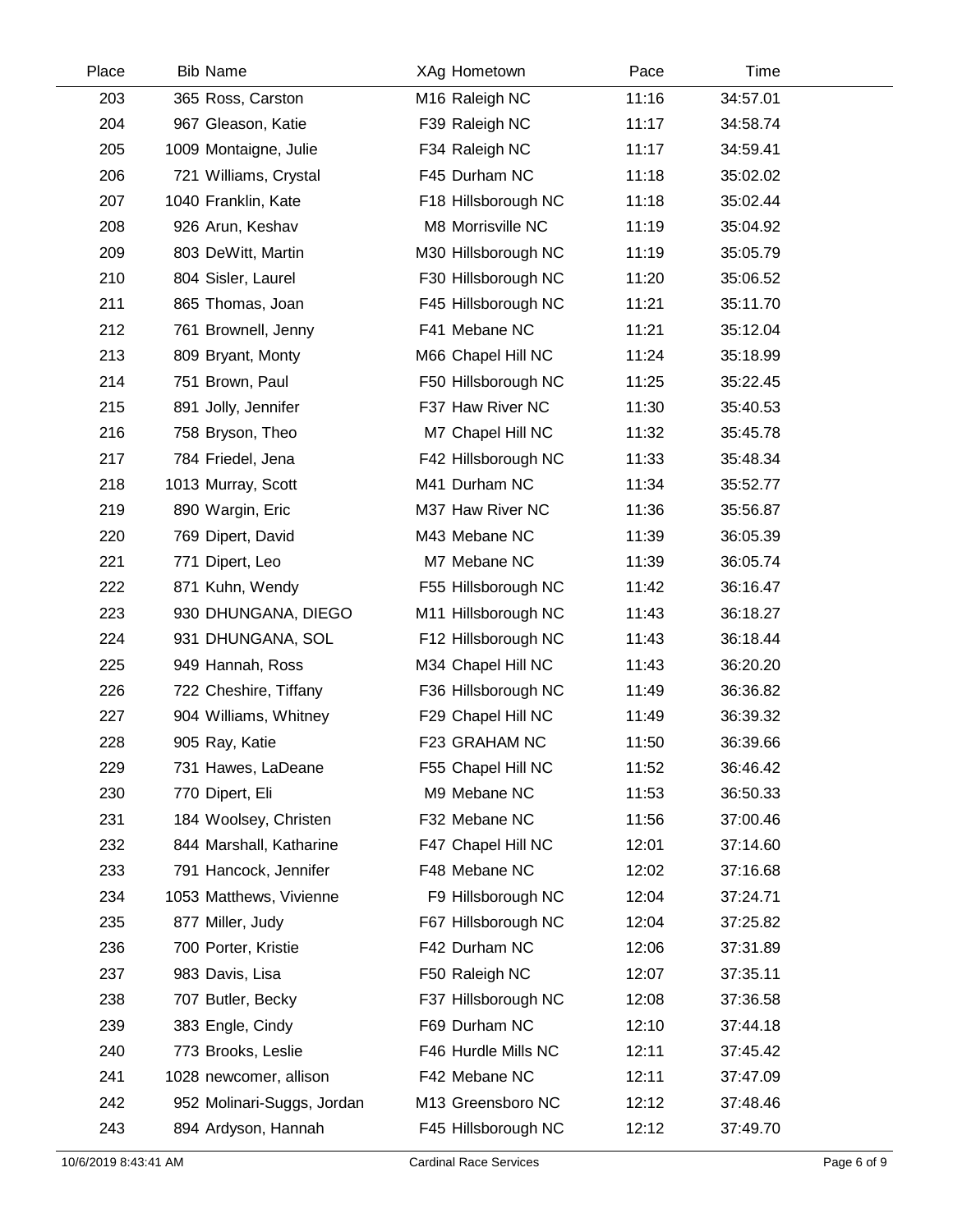| Place | <b>Bib Name</b>          | XAg Hometown        | Pace  | Time     |  |
|-------|--------------------------|---------------------|-------|----------|--|
| 244   | 757 Bryson, Maya         | F9 Hillsborough NC  | 12:13 | 37:50.76 |  |
| 245   | 1087 Daniells, Steve     | M47 Hillsborough NC | 12:13 | 37:51.94 |  |
| 246   | 1026 Daniels, Chase      | M6 Hillsborough NC  | 12:13 | 37:52.87 |  |
| 247   | 756 Bryson, Vicky        | F43 Hillsborough NC | 12:13 | 37:53.37 |  |
| 248   | 1052 Matthews, Eva       | F7 Hillsborough NC  | 12:14 | 37:53.90 |  |
| 249   | 1050 Machovec, Kelly     | F41 Hillsborough NC | 12:15 | 37:57.99 |  |
| 250   | 829 Robeson, RiLee       | F35 Durham NC       | 12:16 | 38:02.17 |  |
| 251   | 830 Robeson, Alex        | M35 Durham NC       | 12:16 | 38:02.96 |  |
| 252   | 1004 Salger, Kelly       | F40 Cary NC         | 12:18 | 38:06.59 |  |
| 253   | 806 Pavuk, Alana         | F36 Hillsborough NC | 12:18 | 38:07.09 |  |
| 254   | 1031 Hay, Renee          | F36 DURHAM NC       | 12:18 | 38:07.87 |  |
| 255   | 827 Patterson, Sarah     | F39 Hillsborough NC | 12:19 | 38:11.56 |  |
| 256   | 951 Suggs, Joe           | M48 Greensboro NC   | 12:23 | 38:22.20 |  |
| 257   | 710 VANDEMARK, AIMEE     | F42 Hillsborough NC | 12:24 | 38:25.96 |  |
| 258   | 913 Richards, JAck       | M42 Hillsborough NC | 12:25 | 38:28.54 |  |
| 259   | 968 Raja, Abi            | F36 Carrboro NC     | 12:28 | 38:39.40 |  |
| 260   | 972 Waters, Marcey       | F49 Carrboro NC     | 12:28 | 38:40.15 |  |
| 261   | 862 Hofbauer, Wyatt      | M9 Mebane NC        | 12:29 | 38:42.68 |  |
| 262   | 861 Hofbauer, Jaycee     | M46 Mebane NC       | 12:32 | 38:51.06 |  |
| 263   | 1084 Popovich, Karen     | F57 Hillsborough NC | 12:35 | 39:02.00 |  |
| 264   | 852 Hull, Penny          | F42 Pittsboro NC    | 12:36 | 39:04.14 |  |
| 265   | 846 Olich, Jacqueline    | F49 Chapel Hill NC  | 12:38 | 39:09.13 |  |
| 266   | 1002 Best, Jessica       | F42 Apex NC         | 12:45 | 39:31.72 |  |
| 267   | 908 Thomas, Paul         | M60 Hillsborough NC | 12:45 | 39:32.37 |  |
| 268   | 1003 Best, Hayden        | M13 Apex NC         | 12:46 | 39:33.17 |  |
| 269   | 797 Jouannet, Christine  | F43 Hillsborough NC | 12:47 | 39:38.31 |  |
| 270   | 714 Golombisky, Jennifer | F24 Hillsborough NC | 12:52 | 39:53.07 |  |
| 271   | 857 Haywood, Marion      | F72 Chapel Hill NC  | 12:54 | 40:00.51 |  |
| 272   | 811 Miles, Alissa        | F37 Hillsborough NC | 12:56 | 40:05.23 |  |
| 273   | 823 Seiglie, Vanessa     | F34 Hillsborough NC | 12:57 | 40:08.61 |  |
| 274   | 821 Samoilenko, Nadia    | F16 Hillsborough NC | 12:58 | 40:12.32 |  |
| 275   | 780 Lewis, Emery         | F10 Burlington NC   | 12:59 | 40:15.74 |  |
| 276   | 709 Pease, Amber         | F35 Sanford NC      | 13:02 | 40:24.37 |  |
| 277   | 708 Sevy, Kimberly       | F57 Pittsboro NC    | 13:07 | 40:38.30 |  |
| 278   | 939 Bruce, Judy          | F55 Hillsborough NC | 13:07 | 40:39.72 |  |
| 279   | 938 Bruce, Anna          | F24 Hillsborough NC | 13:07 | 40:40.04 |  |
| 280   | 880 Wojnarski, Ashley    | F33 Hillsborough NC | 13:13 | 40:57.60 |  |
| 281   | 1080 Shaw, Alexandria    | F27 Roxboro NC      | 13:13 | 40:58.94 |  |
| 282   | 953 Blevins, Lisa        | F56 CARY NC         | 13:16 | 41:06.84 |  |
| 283   | 737 Livingston, Arthur   | M59 Raleigh NC      | 13:21 | 41:23.32 |  |
| 284   | 789 Shanafelt, Hannah    | F37 Hillsborough NC | 13:22 | 41:25.42 |  |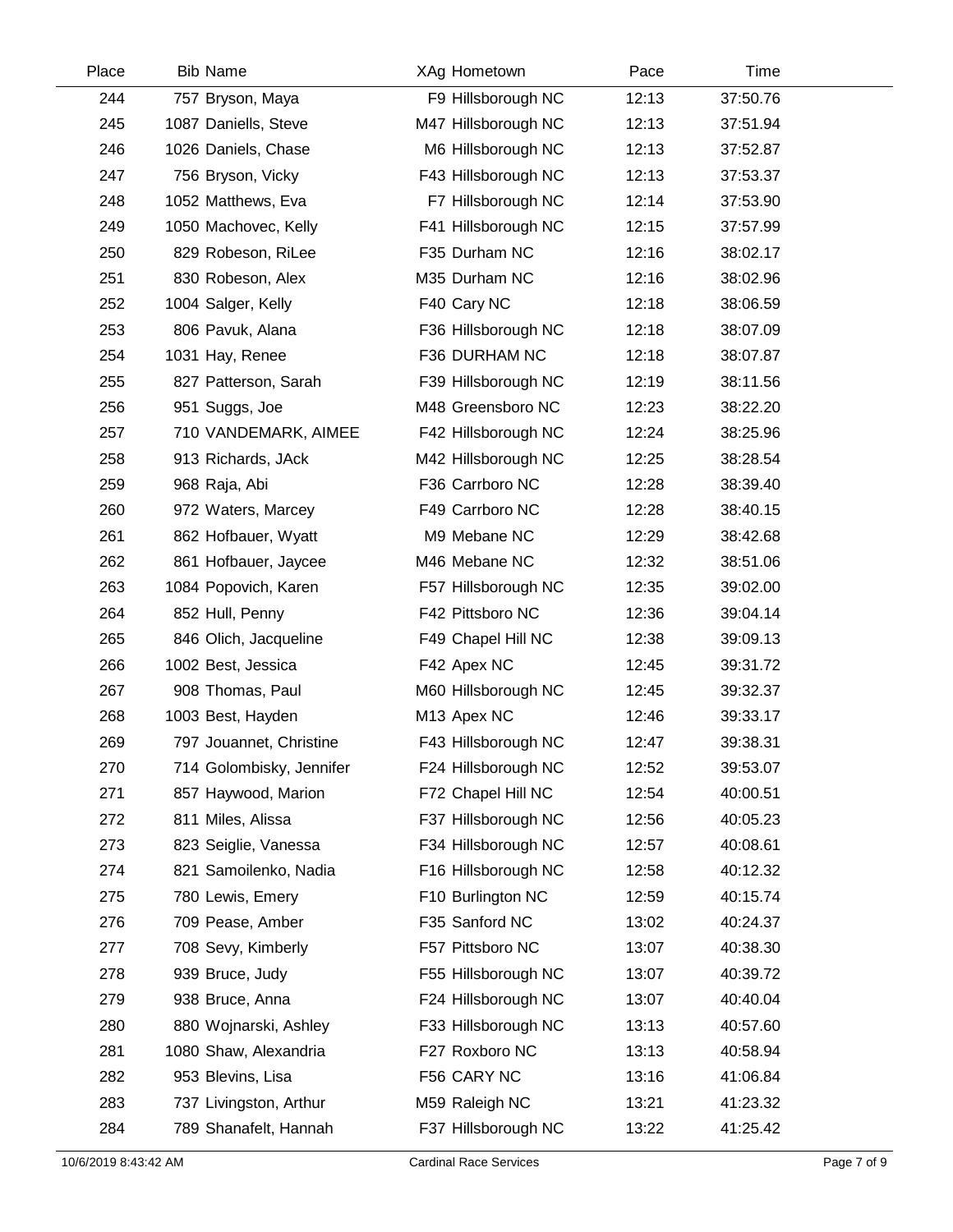| Place | <b>Bib Name</b>             | XAg Hometown        | Pace  | Time     |  |
|-------|-----------------------------|---------------------|-------|----------|--|
| 285   | 1057 Phelps Hawkins, Rachel | F71 Hillsborough NC | 13:22 | 41:25.92 |  |
| 286   | 810 Robinson, Michelle      | F39 Mebane NC       | 13:22 | 41:26.01 |  |
| 287   | 942 Lloyd-Cowden, Julia     | F37 Morrisville NC  | 13:23 | 41:28.64 |  |
| 288   | 779 Burgess, Nancy          | F68 BURLINGTON NC   | 13:24 | 41:32.82 |  |
| 289   | 735 Smith, Lukas            | M10 Hillsborough NC | 13:25 | 41:36.15 |  |
| 290   | 1086 Smith, Kallie          | F7 Hillsborough NC  | 13:25 | 41:36.72 |  |
| 291   | 963 Zink, Sarah             | F44 Hillsborough NC | 13:27 | 41:41.96 |  |
| 292   | 1062 Sanders, Daryl         | M64 Matthews NC     | 13:28 | 41:44.64 |  |
| 293   | 941 Blair, Ellen            | F64                 | 13:30 | 41:49.75 |  |
| 294   | 933 Watchorn, Glenn         | M47 Goldsboro NC    | 13:38 | 42:15.67 |  |
| 295   | 874 Anderson, Nels          | M83 Hillsborough NC | 13:39 | 42:18.95 |  |
| 296   | 725 Smylie, Lucinda         | F9 Hillsborough NC  | 13:43 | 42:30.13 |  |
| 297   | 724 Smylie, Robb            | M43 Hillsborough NC | 13:43 | 42:30.53 |  |
| 298   | 902 Salmon, Beth            | F55 Clayton NC      | 13:53 | 43:01.31 |  |
| 299   | 1099 Avary, Ethan           | M11 Hillsborough NC | 14:01 | 43:26.31 |  |
| 300   | 1102 Westley, Anna          | F11 Chapel Hill NC  | 14:01 | 43:26.37 |  |
| 301   | 703 Van Horn, Earl          | M39 Hillsborough NC | 14:04 | 43:35.62 |  |
| 302   | 702 Van Horn, Sarah         | F35 Hillsborough NC | 14:08 | 43:49.56 |  |
| 303   | 1022 Gehm, Wendy            | F51 Hillsborough NC | 14:11 | 43:58.04 |  |
| 304   | 776 Mack, KJ                | M9 Hillsborough NC  | 14:13 | 44:04.20 |  |
| 305   | 981 Aguirre, Amber          | F41 Hillsborough NC | 14:18 | 44:20.69 |  |
| 306   | 1024 Dallas, Alyssa         | F45 Hillsborough NC | 14:18 | 44:20.84 |  |
| 307   | 989 Harrell, Jessica        | F41 Hillsborough NC | 14:21 | 44:28.86 |  |
| 308   | 897 Jurgensen, Dennis       | M66 Chapel Hill NC  | 14:29 | 44:54.75 |  |
| 309   | 896 DeVine, Gina            | F65 Chapel Hill NC  | 14:29 | 44:55.36 |  |
| 310   | 718 Allison, Traclynne      | F22 Chapel Hill NC  | 14:36 | 45:14.12 |  |
| 311   | 936 Quammen, Linnea         | F9 Durham NC        | 14:38 | 45:21.87 |  |
| 312   | 935 Valnes Quammen, Sandra  | F38 Durham NC       | 14:39 | 45:24.69 |  |
| 313   | 774 Houpe, Laura            | F41 Chapel Hill NC  | 14:54 | 46:10.46 |  |
| 314   | 777 Mack, Dalia             | F39 Hillsborough NC | 14:59 | 46:26.23 |  |
| 315   | 805 Rodgers, Chuck          | M58 Hurdle Mills NC | 15:09 | 46:58.68 |  |
| 316   | 883 Kussin, Anna            | F29 Hillsborough NC | 15:15 | 47:17.84 |  |
| 317   | 781 Lewis, Elizabeth        | F40 Burlington NC   | 15:16 | 47:18.67 |  |
| 318   | 1045 Husky, Pyro            | M6 Raleigh NC       | 15:17 | 47:23.93 |  |
| 319   | 1010 Jackson, Janet         | F63 Hillsborough NC | 15:21 | 47:35.97 |  |
| 320   | 730 Meyrueix, Laetitia      | F26 Chapel Hill NC  | 15:25 | 47:48.25 |  |
| 321   | 955 Molby, Anita            | F46 Hillsborough NC | 15:29 | 47:59.60 |  |
| 322   | 954 Molby, Sabena           | F8 Hillsborough NC  | 15:29 | 47:59.86 |  |
| 323   | 775 Houpe, Eirian           | F51 Chapel Hill NC  | 16:16 | 50:24.68 |  |
| 324   | 920 Horton, Julie           | F63 Chapel Hill NC  | 16:16 | 50:25.83 |  |
| 325   | 800 Schumacher, Margaret    | F59 Efland NC       | 16:30 | 51:09.14 |  |